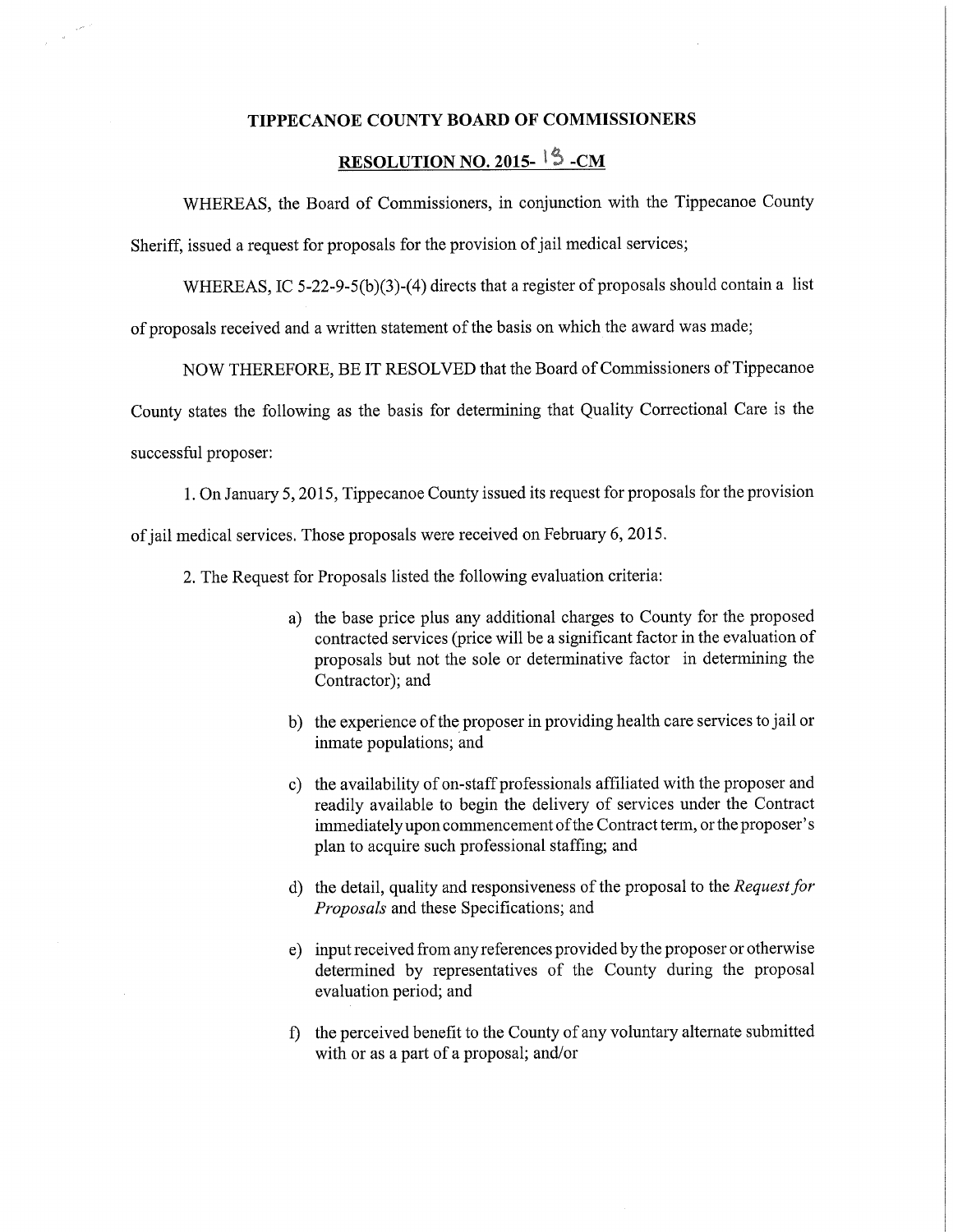$\label{eq:2} \frac{1}{\|\mathbf{g}\|^{2}}\leq \frac{1}{\|\mathbf{g}\|^{2}}.$  $\label{eq:2.1} \frac{1}{\sqrt{2}}\sum_{i=1}^n\frac{1}{\sqrt{2}}\sum_{i=1}^n\frac{1}{\sqrt{2}}\sum_{i=1}^n\frac{1}{\sqrt{2}}\sum_{i=1}^n\frac{1}{\sqrt{2}}\sum_{i=1}^n\frac{1}{\sqrt{2}}\sum_{i=1}^n\frac{1}{\sqrt{2}}\sum_{i=1}^n\frac{1}{\sqrt{2}}\sum_{i=1}^n\frac{1}{\sqrt{2}}\sum_{i=1}^n\frac{1}{\sqrt{2}}\sum_{i=1}^n\frac{1}{\sqrt{2}}\sum_{i=1}^n\frac$  $\label{eq:2.1} \frac{1}{\sqrt{2}}\sum_{i=1}^n\frac{1}{\sqrt{2}}\sum_{i=1}^n\frac{1}{\sqrt{2}}\sum_{i=1}^n\frac{1}{\sqrt{2}}\sum_{i=1}^n\frac{1}{\sqrt{2}}\sum_{i=1}^n\frac{1}{\sqrt{2}}\sum_{i=1}^n\frac{1}{\sqrt{2}}\sum_{i=1}^n\frac{1}{\sqrt{2}}\sum_{i=1}^n\frac{1}{\sqrt{2}}\sum_{i=1}^n\frac{1}{\sqrt{2}}\sum_{i=1}^n\frac{1}{\sqrt{2}}\sum_{i=1}^n\frac$  $\label{eq:2.1} \frac{1}{\sqrt{2}}\int_{\mathbb{R}^3}\frac{1}{\sqrt{2}}\left(\frac{1}{\sqrt{2}}\right)^2\frac{1}{\sqrt{2}}\left(\frac{1}{\sqrt{2}}\right)^2\frac{1}{\sqrt{2}}\left(\frac{1}{\sqrt{2}}\right)^2\frac{1}{\sqrt{2}}\left(\frac{1}{\sqrt{2}}\right)^2\frac{1}{\sqrt{2}}\left(\frac{1}{\sqrt{2}}\right)^2\frac{1}{\sqrt{2}}\frac{1}{\sqrt{2}}\frac{1}{\sqrt{2}}\frac{1}{\sqrt{2}}\frac{1}{\sqrt{2}}\frac{1}{\sqrt{2}}$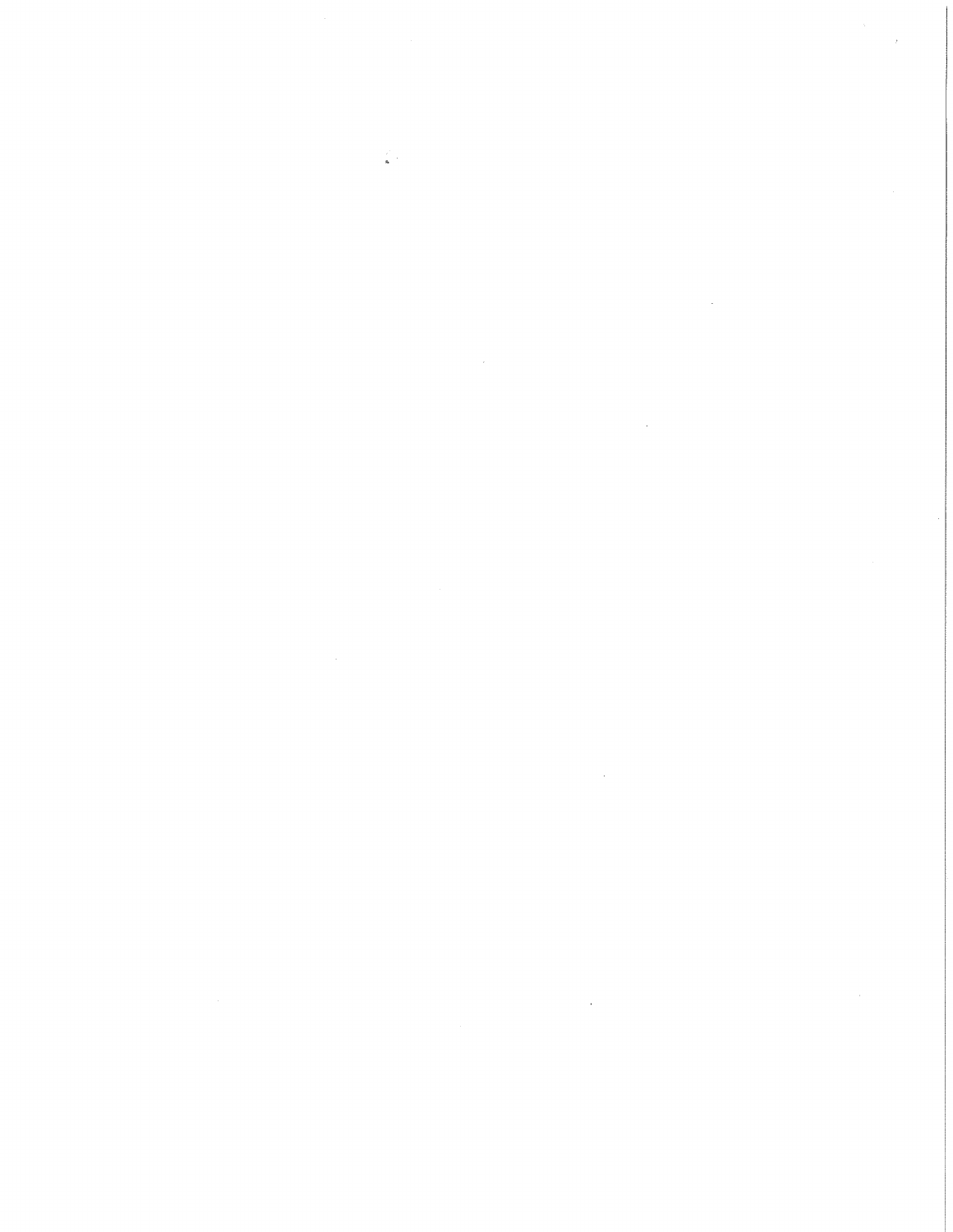g) such other matters as might be directly related to the delivery of the services contemplated by the Contract to be entered as determined in good faith by County during the proposal evaluation period.

3. Proposals were received and opened at the meeting of the Board of Commissioners on February 6, 2015. Proposals were submitted by Quality Correctional Care of Muncie Indiana ("QCC"), Advanced Correctional Healthcare ofPeoria, Illinois ("ACH"), and Correct Care Solutions of Nashville, Tennessee ("CCS"). Presentations were invited from the proposers and made on February 20, 2015.

4. CCS submitted an all-inclusive proposa<sup>l</sup> at <sup>a</sup> cost of \$977,270. While this proposa<sup>l</sup> included <sup>a</sup> wide range of services, it was substantially above the cost of the other proposers and, despite the additional services offered, that level of cost was not feasible with the resources available for this project and, as such, not reasonably susceptible of being selected for award.

5. The proposals submitted by QCC and ACH contained <sup>a</sup> number of alternates, requested by the County, but the proposa<sup>l</sup> and alternates submitted by QCC had <sup>a</sup> lower cost than the ACH proposa<sup>l</sup> and alternates. On the high end, for physician care, 24/7 nursing care, and 37.5 hours of mental health care perweek, QCC's proposa<sup>l</sup> quoted <sup>a</sup> price of \$575,772 whereas ACH's proposa<sup>l</sup> quoted <sup>a</sup> price of \$615,723.20. Both submitted <sup>a</sup> variety of alternates for different levels ofnursing and mental health coverage.

6. Best and final offers were obtained from QCC and ACH, both of whom had submitted proposals that were reasonably susceptible of being selected for award. Both were asked to focus their attention on the alternate which would provide 16 hours of nursing coverage, 7 days per week along with <sup>40</sup> hours of mental health care per week. QCC's proposed price was \$513,126. ACH's proposed price was \$525,400.83.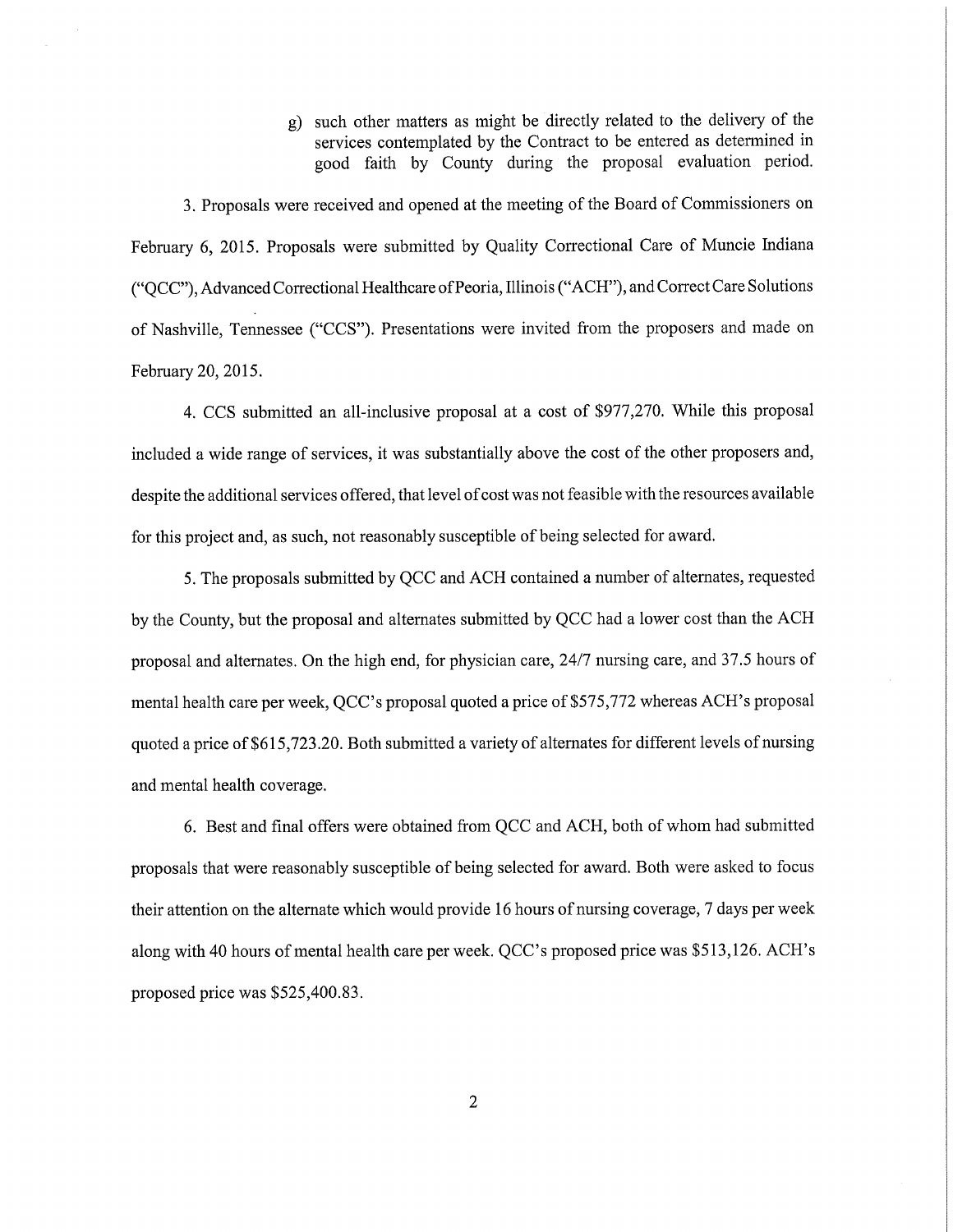$\mathcal{L}_{\mathrm{max}}$ 

 $\label{eq:2.1} \frac{1}{\sqrt{2}}\int_{\mathbb{R}^3}\frac{1}{\sqrt{2}}\left(\frac{1}{\sqrt{2}}\right)^2\frac{1}{\sqrt{2}}\left(\frac{1}{\sqrt{2}}\right)^2\frac{1}{\sqrt{2}}\left(\frac{1}{\sqrt{2}}\right)^2\frac{1}{\sqrt{2}}\left(\frac{1}{\sqrt{2}}\right)^2.$ 

 $\label{eq:2.1} \begin{split} \mathcal{L}_{\text{max}}(\mathbf{r},\mathbf{r}) = \mathcal{L}_{\text{max}}(\mathbf{r},\mathbf{r}) \mathcal{L}_{\text{max}}(\mathbf{r},\mathbf{r}) \mathcal{L}_{\text{max}}(\mathbf{r},\mathbf{r}) \mathcal{L}_{\text{max}}(\mathbf{r},\mathbf{r}) \mathcal{L}_{\text{max}}(\mathbf{r},\mathbf{r},\mathbf{r}) \mathcal{L}_{\text{max}}(\mathbf{r},\mathbf{r},\mathbf{r}) \mathcal{L}_{\text{max}}(\mathbf{r},\mathbf{r},\mathbf{r},\mathbf$ 

 $\mathbf{v} = \mathbf{v}$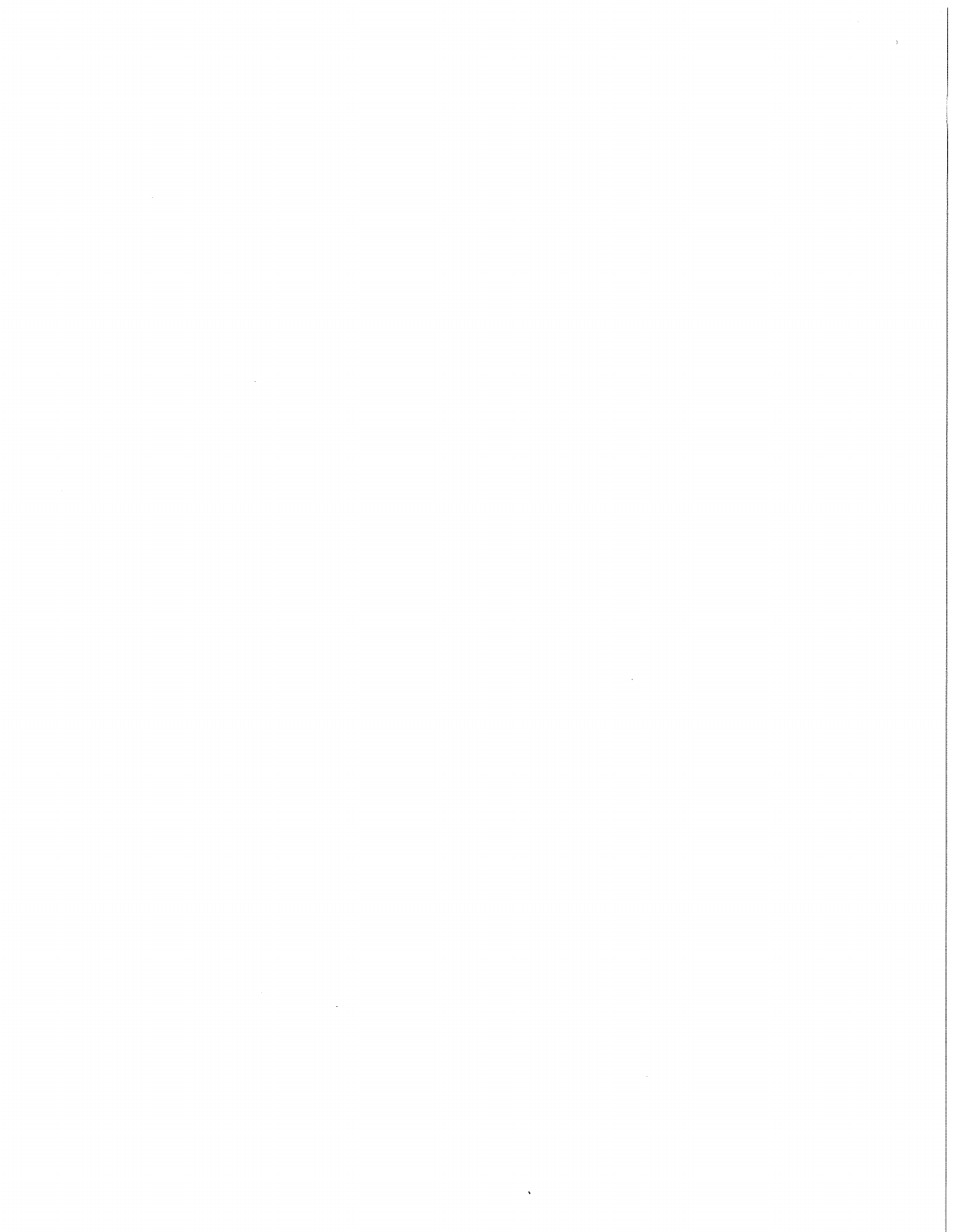'7. Both QCC and ACH have substantial experience providing health care services to jail inmate populations. The County has used the services of ACH for more than <sup>a</sup> decade and ACH provides services over <sup>a</sup> wide area of the Midwest. QCC has been in existence since <sup>2011</sup> but provides jail medical services to 32 of Indiana's 92 counties, and the principals have experience with correctional medicine prior to the formation of QCC.

8. Both QCC and ACH have on-staff professionals available to begin delivery of services and both would be required to acquire additional professionals to provide the full range of services desired.

9. The detail, quality, and responsiveness of the proposals were roughly equivalent except that ACH did not provide a Proposal Security as required by section J.1. of the Specifications of the Request for Proposals. Additionally, Quality Healthcare suggested an alternative concerning maternity care that provided an opportunity for savings by the county.

10. The County has direct experience with ACH and, while the relationship has been generally positive, there have been areas of concern. References for QCC provided positive reviews.

11. After evaluating the factors stated in the proposals, the Board of Commissioners, in conjunction with the Tippecanoe County Sheriff, have determined it is in the best interests of the County to accept the proposa<sup>l</sup> ofQCC, as modified by QCC's best and final offer. This acceptance is conditional on agreement as to <sup>a</sup> form of contract that materially reflects the proposal and the necessary appropriations by the Tippecanoe County Council.

Duly adopted thisway of, 2015.

 $\lambda$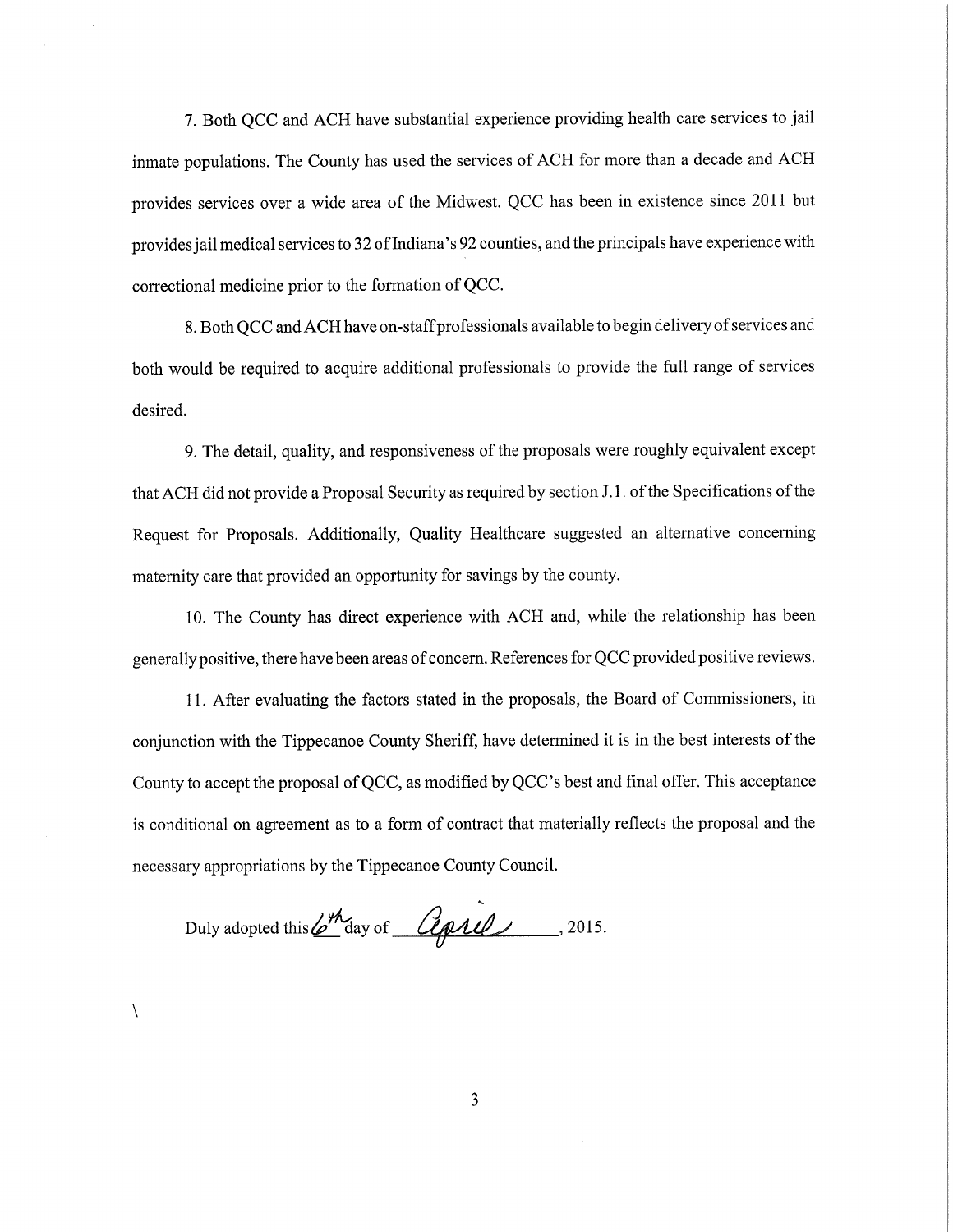$\mathcal{L}^{\text{max}}_{\text{max}}$ 

 $\sim 10^6$ 

 $\hat{\boldsymbol{\beta}}$ 

 $\hat{\boldsymbol{\beta}}$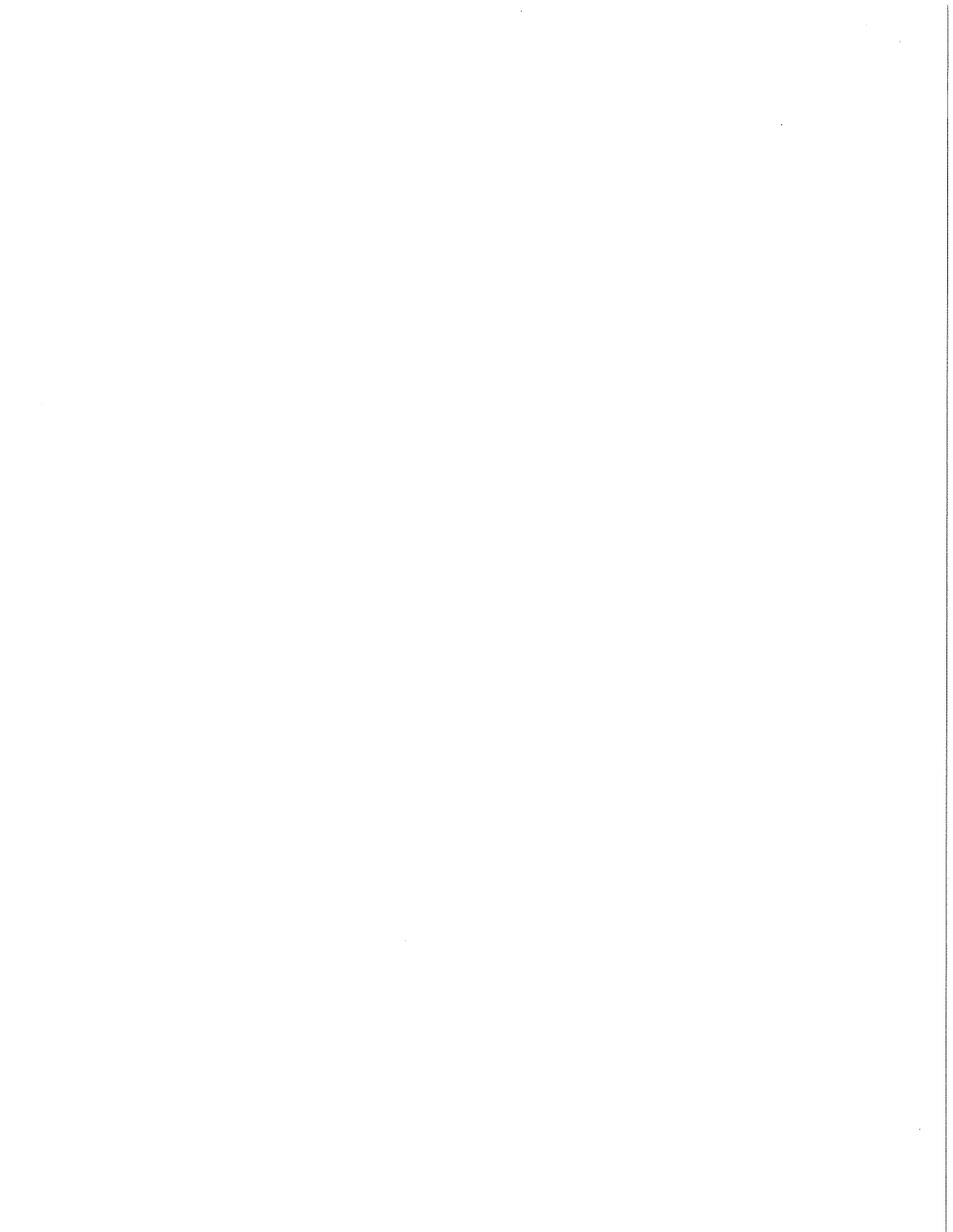## BOARD OF COMMISSIONERS OF TIPPECANOE COUNTY

Mant N

Thomas P. Murtaugh, President

David S. Byers, Vice President

an S Tracy A. Brown, Member

ATTEST:

Robert Plantenga, Auditor of

Tippecanoe County

G:\forms\COUNTY\Requests for Proposals\Jail Medical Services\Resolution Stating Basis of Award\Resolution Stating Basis of Award.wpd